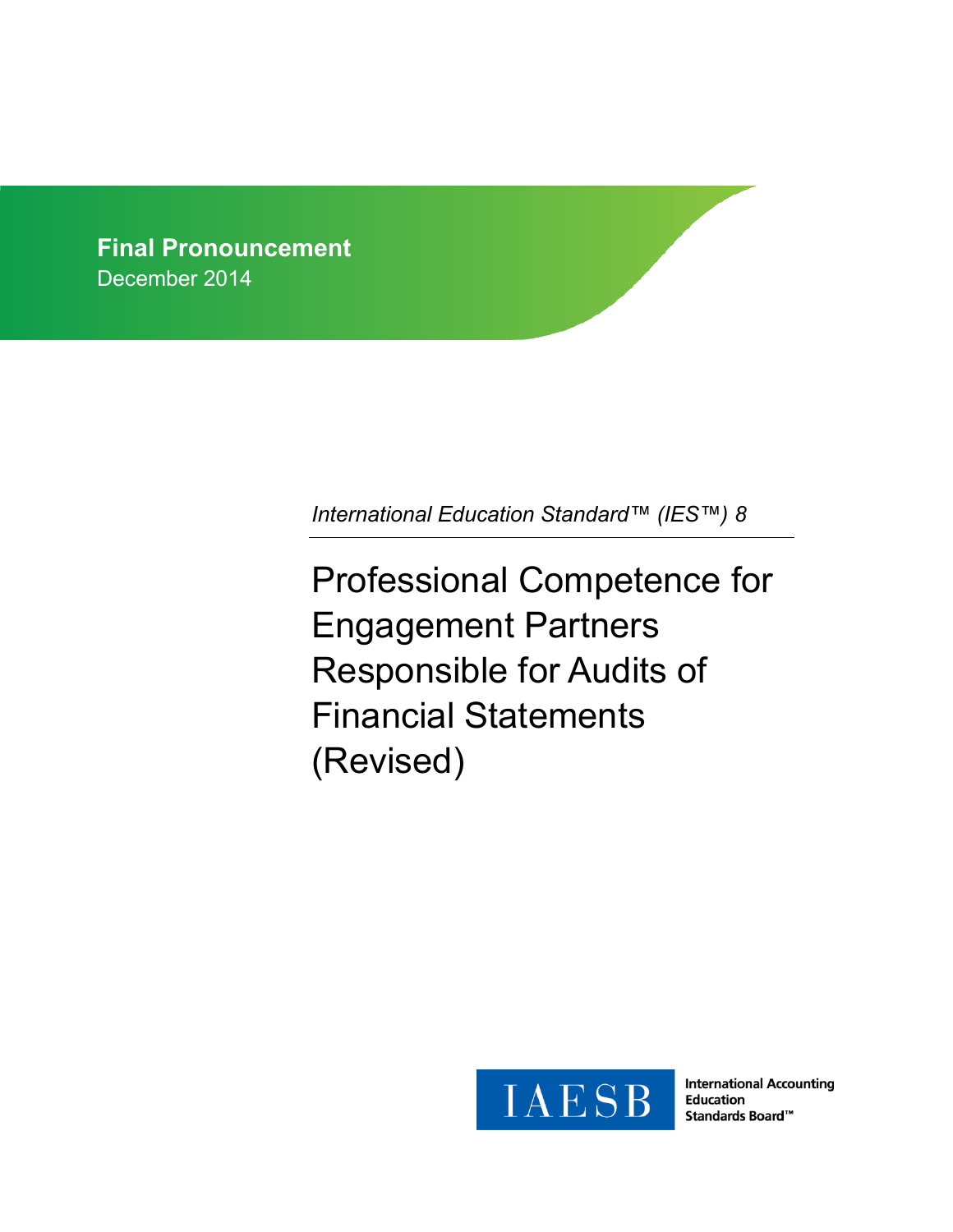

**International Accounting Education** Standards Board™

This document was developed and approved by the International Accounting Education Standards Board™ (IAESB™).

The [IAESB](http://www.ifac.org/Education/) develops education standards, guidance, and information papers on pre-qualification education, training of professional accountants, and continuing professional education and development.

The objective of the IAESB is to serve the public interest by setting high-quality education standards for professional accountants and by facilitating the convergence of international and national education standards

The structures and processes that support the operations of the IAESB are facilitated by the International Federation of Accountants® (IFAC®).

Copyright © December 2014 by the International Federation of Accountants® (IFAC®). For copyright, trademark, and permissions information, please see [page 16.](#page-15-0)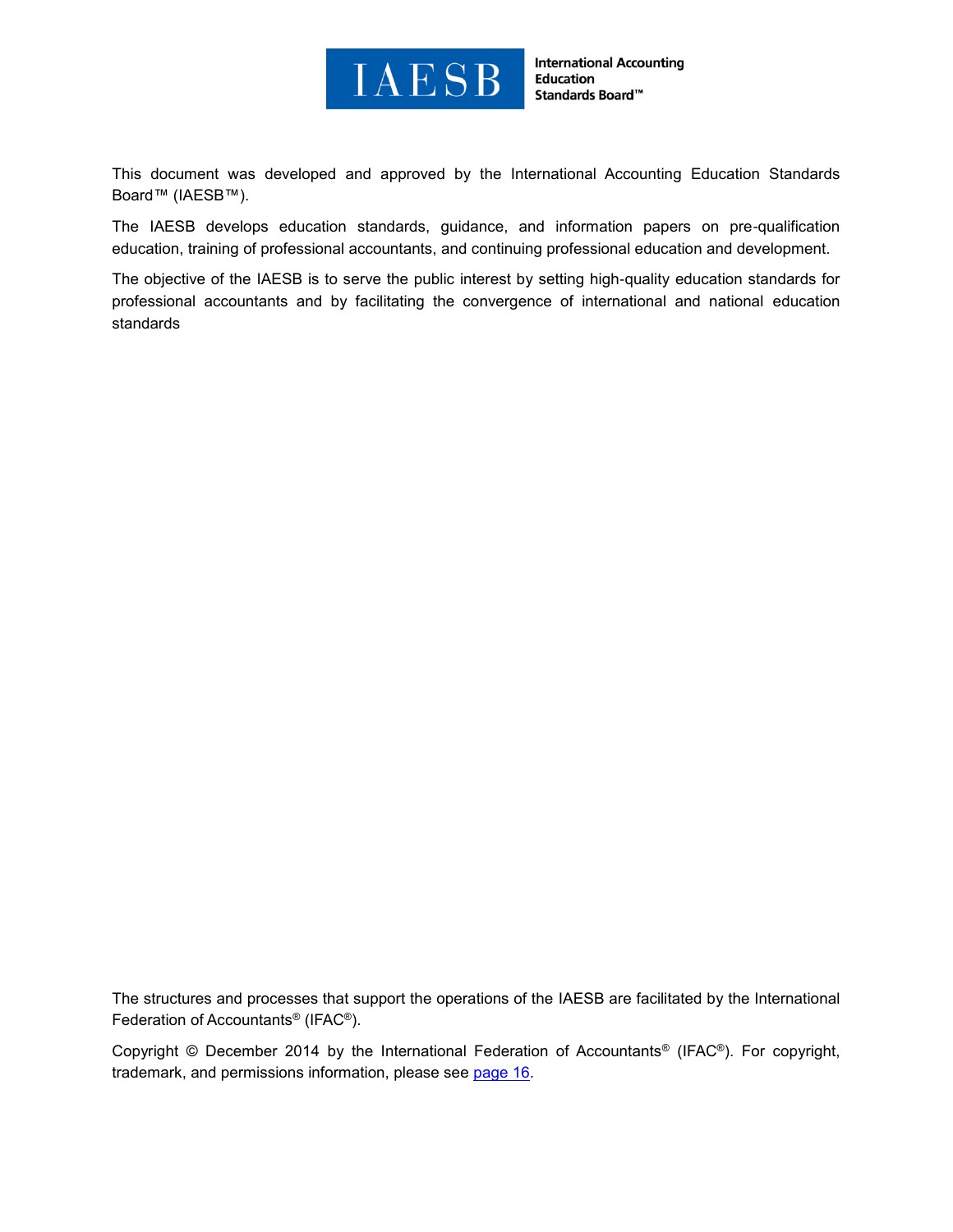# **INTERNATIONAL EDUCATION STANDARD 8** PROFESSIONAL COMPETENCE FOR ENGAGEMENT PARTNERS **RESPONSIBLE FOR AUDITS OF FINANCIAL STATEMENTS (REVISED)**

|                             | Paragraph      |
|-----------------------------|----------------|
| Introduction                |                |
|                             | $1 - 5$        |
|                             | 6              |
|                             | 7              |
|                             | $8 - 9$        |
| <b>Explanatory Material</b> |                |
|                             | A <sub>1</sub> |
|                             | $A2 - A16$     |
|                             | A17-A18        |
|                             | 13             |
|                             |                |

#### **CONTENT**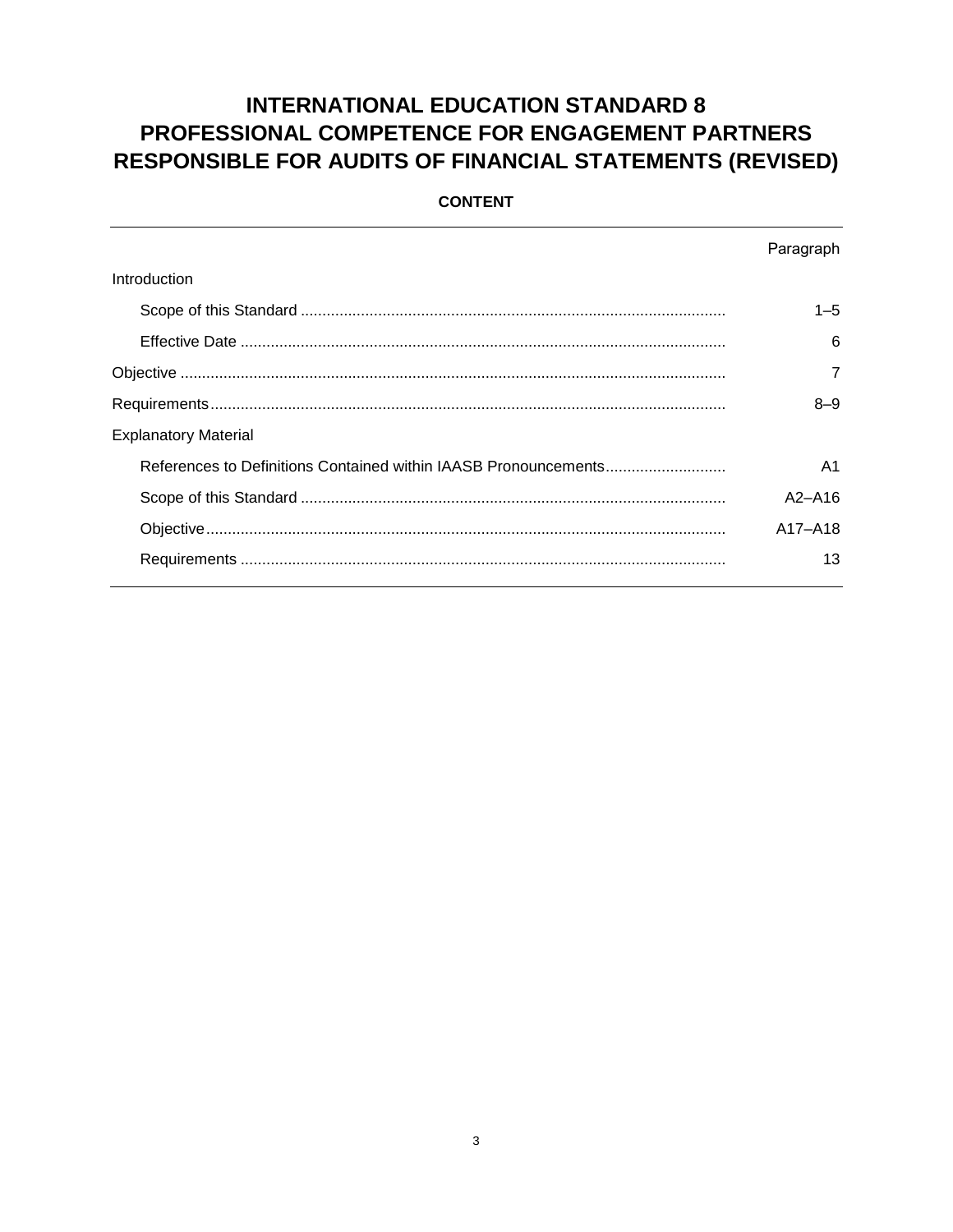### <span id="page-3-0"></span>**Introduction**

#### <span id="page-3-1"></span>**Scope of this Standard** (Ref: Para A2 – A16)

- 1. This International Education Standard (IES) prescribes the professional competence that professional accountants are required to develop and maintain when performing the role of an Engagement Partner responsible for audits of financial statements<sup>1</sup>.
- 2. This IES is addressed to International Federation of Accountants (IFAC) member bodies. IFAC member bodies have a responsibility for the Continuing Professional Development (CPD) of professional accountants, and for fostering a commitment to lifelong learning among professional accountants. Under IES 7, *Continuing Professional Development*<sup>2</sup> , IFAC member bodies require all professional accountants to develop and maintain professional competence relevant and appropriate to their work and professional responsibilities. IES 8, *Professional Competence for Engagement Partners Responsible for Audits for Financial Statements* (Revised) applies this IES 7 requirement to the role of an Engagement Partner. It is the responsibility of the professional accountant performing the role of an Engagement Partner to develop and maintain professional competence by undertaking relevant CPD activities, which include practical experience.
- 3. This IES is intended to be read in conjunction with Statement of Member Obligations (SMO) 1 *– Quality Assurance*, International Standard on Auditing (ISA) 220, *Quality Control for an Audit of Financial Statements*, and International Standard on Quality Control (ISQC) 1, *Quality Control for Firms that Perform Audits and Reviews of Financial Statements, and Other Assurance and Related Services Engagements*. Together, these pronouncements place responsibilities on IFAC member bodies, Engagement Partners, and firms as part of the system of quality control for audits of financial statements. Also, in many jurisdictions, a regulator may have an oversight role in this system of quality control. Each of these stakeholders may have an impact on the professional competence of the Engagement Partner.
- 4. IFAC member bodies or other stakeholders may also apply the requirements of this IES to professional accountants performing an equivalent role to that of an Engagement Partner on audits of other historical financial information in compliance with the ISAs or other types of engagements providing assurance and related services.
- 5. Definitions and explanations of the key terms used in the IESs and the *Framework for International Education Standards for Professional Accountants* are set out in the International Accounting Education Standards Board (IAESB) *Glossary of Terms*. Additional terms from the International Auditing and Assurance Standards Board (IAASB) pronouncements are also included in the Explanatory Material.

#### <span id="page-3-2"></span>**Effective Date**

l

6. This IES is effective from July 1, 2016.

<sup>1</sup> For the purpose of this IES, hereafter referred to as "Engagement Partner" per the definition set out in International Standard on Auditing (ISA) 220, *Quality Control for an Audit of Financial Statements*, Para 7(a).

<sup>2</sup> IES 7, *Continuing Professional Development*, Para 12.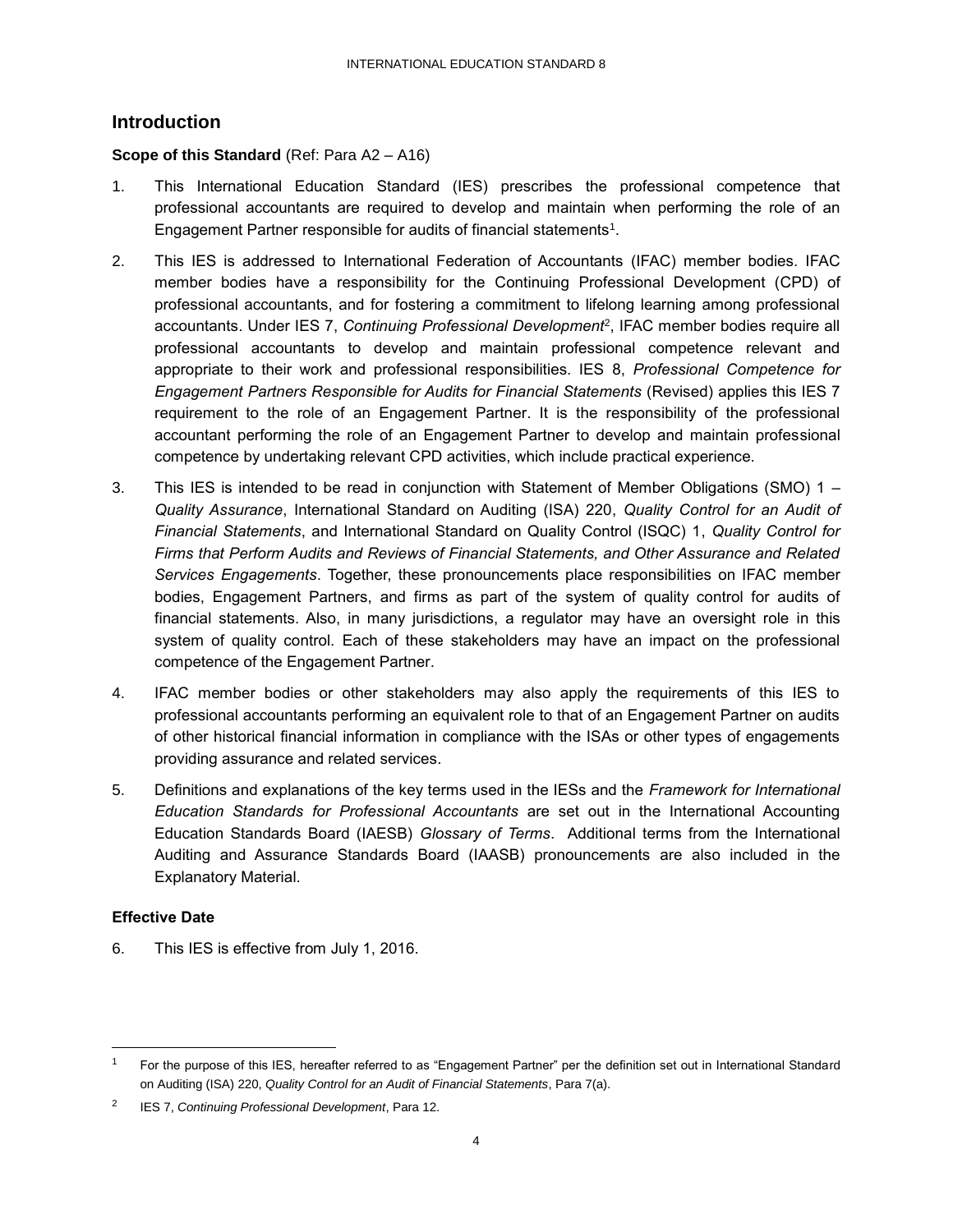## <span id="page-4-0"></span>**Objective** (Ref: Para A17 – A18)

7. The objective of this IES is to establish the professional competence that professional accountants develop and maintain when performing the role of an Engagement Partner.

## <span id="page-4-1"></span>**Requirements** (Ref: Para A19 – A31)

- 8. IFAC member bodies shall require professional accountants performing the role of an Engagement Partner to develop and maintain professional competence that is demonstrated by the achievement of learning outcomes including, but not limited to, those listed in Table A.
- 9. IFAC member bodies shall require professional accountants performing the role of an Engagement Partner to undertake CPD that develops and maintains the professional competence required for this role.

| <b>Competence Area</b> |                                       | <b>Learning Outcomes</b> |                                                                                                                                                                                                                                         |
|------------------------|---------------------------------------|--------------------------|-----------------------------------------------------------------------------------------------------------------------------------------------------------------------------------------------------------------------------------------|
|                        | <b>Technical Competence</b>           |                          |                                                                                                                                                                                                                                         |
| (a)                    | Audit                                 | (i)                      | Lead the identification and assessment of the risks of<br>material misstatement as part of an overall audit<br>strategy.                                                                                                                |
|                        |                                       | (ii)                     | Evaluate responses to the risks of material<br>misstatement.                                                                                                                                                                            |
|                        |                                       | (iii)                    | Evaluate whether the audit was performed and<br>documented in accordance with applicable auditing<br>standards (e.g., ISAs) and relevant laws and regulations.                                                                          |
|                        |                                       | (iv)                     | Develop an appropriate audit opinion and related audit<br>report, including a description of key audit matters as<br>applicable.                                                                                                        |
| (b)                    | Financial accounting and<br>reporting | (i)                      | Evaluate whether an entity has prepared, in all material<br>respects, financial statements in accordance with the<br>applicable financial reporting framework and regulatory<br>requirements.                                           |
|                        |                                       | (ii)                     | Evaluate the recognition, measurement, presentation,<br>and disclosure of transactions and events within the<br>financial statements in accordance with the applicable<br>financial reporting framework and regulatory<br>requirements. |
|                        |                                       | (iii)                    | Evaluate accounting judgments and estimates, including<br>fair value estimates, made by management.                                                                                                                                     |
|                        |                                       | (iv)                     | Evaluate the fair presentation of financial statements<br>relative to the nature of the business, the operating<br>environment, and the entity's ability to continue as a<br>going concern.                                             |

#### **Table A: Learning Outcomes for the Professional Competence of an Engagement Partner**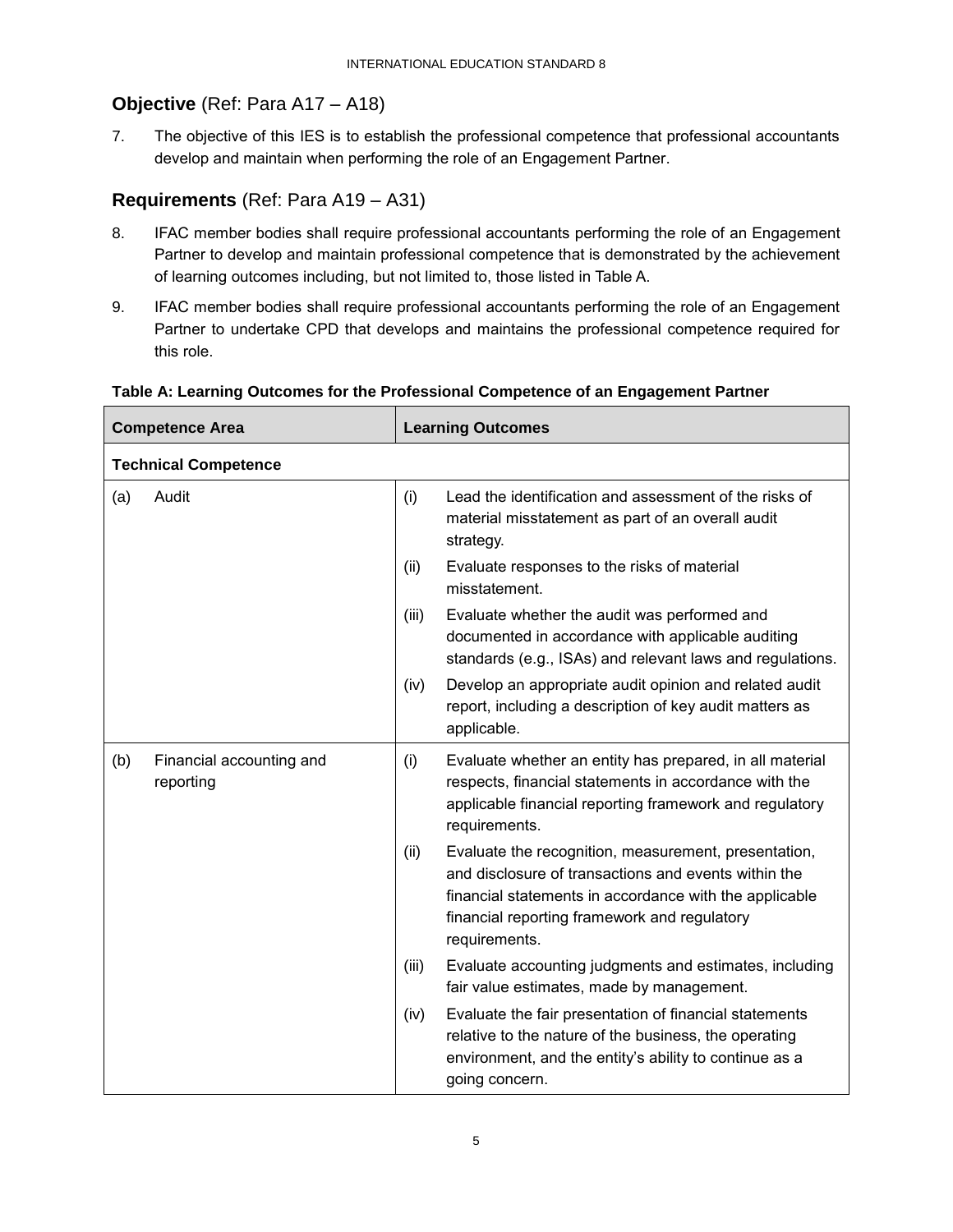Ť

| <b>Competence Area</b>     |                                     | <b>Learning Outcomes</b> |                                                                                                                                                                                                                                   |  |
|----------------------------|-------------------------------------|--------------------------|-----------------------------------------------------------------------------------------------------------------------------------------------------------------------------------------------------------------------------------|--|
| (c)                        | Governance and risk<br>management   | (i)                      | Evaluate corporate governance structures and risk<br>assessment processes affecting the financial statements<br>of an entity as part of the overall audit strategy.                                                               |  |
| (d)                        | <b>Business environment</b>         | (i)                      | Analyze relevant industry, regulatory, and other external<br>factors that are used to inform audit risk assessments<br>including, but not limited to, market, competition, product<br>technology, and environmental requirements. |  |
| (e)                        | <b>Taxation</b>                     | (i)                      | Evaluate procedures performed to address the risks of<br>material misstatement in the financial statements in<br>respect of taxation, and the effect of the results of these<br>procedures on the overall audit strategy.         |  |
| (f)                        | Information technology              | (i)                      | Evaluate the information technology (IT) environment to<br>identify controls that relate to the financial statements to<br>determine the impact on the overall audit strategy.                                                    |  |
| (g)                        | Business laws and regulations       | (i)                      | Evaluate identified or suspected non-compliance with<br>laws and regulations to determine the effect on the<br>overall audit strategy and audit opinion.                                                                          |  |
| (h)                        | Finance and financial<br>management | (i)                      | Evaluate the various sources of financing available to,<br>and financial instruments used by, an entity to determine<br>the impact on the overall audit strategy.                                                                 |  |
|                            |                                     | (ii)                     | Evaluate an entity's cash flow, budgets, and forecasts,<br>as well as working capital requirements to determine the<br>impact on the overall audit strategy.                                                                      |  |
| <b>Professional Skills</b> |                                     |                          |                                                                                                                                                                                                                                   |  |
| (i)                        | Intellectual                        | (i)                      | Resolve audit issues using inquiry, abstract and logical<br>thought, and critical analysis to consider alternatives and<br>analyze outcomes.                                                                                      |  |
| (j)                        | Interpersonal and communication     | (i)                      | Communicate effectively and appropriately with the<br>engagement team, management, and those charged<br>with governance of the entity.                                                                                            |  |
|                            |                                     | (ii)                     | Resolve audit issues through effective consultation when<br>necessary.                                                                                                                                                            |  |
| (k)                        | Personal                            | (i)                      | Promote and undertake lifelong learning.                                                                                                                                                                                          |  |
|                            |                                     | (ii)                     | Act as a role model to the engagement team.                                                                                                                                                                                       |  |
|                            |                                     | (iii)                    | Act in a mentoring or coaching capacity to the<br>engagement team.                                                                                                                                                                |  |
| $($ l $)$                  | Organizational                      | (i)                      | Evaluate whether the engagement team, including<br>auditor's experts, collectively has the appropriate<br>objectivity and competence to perform the audit.                                                                        |  |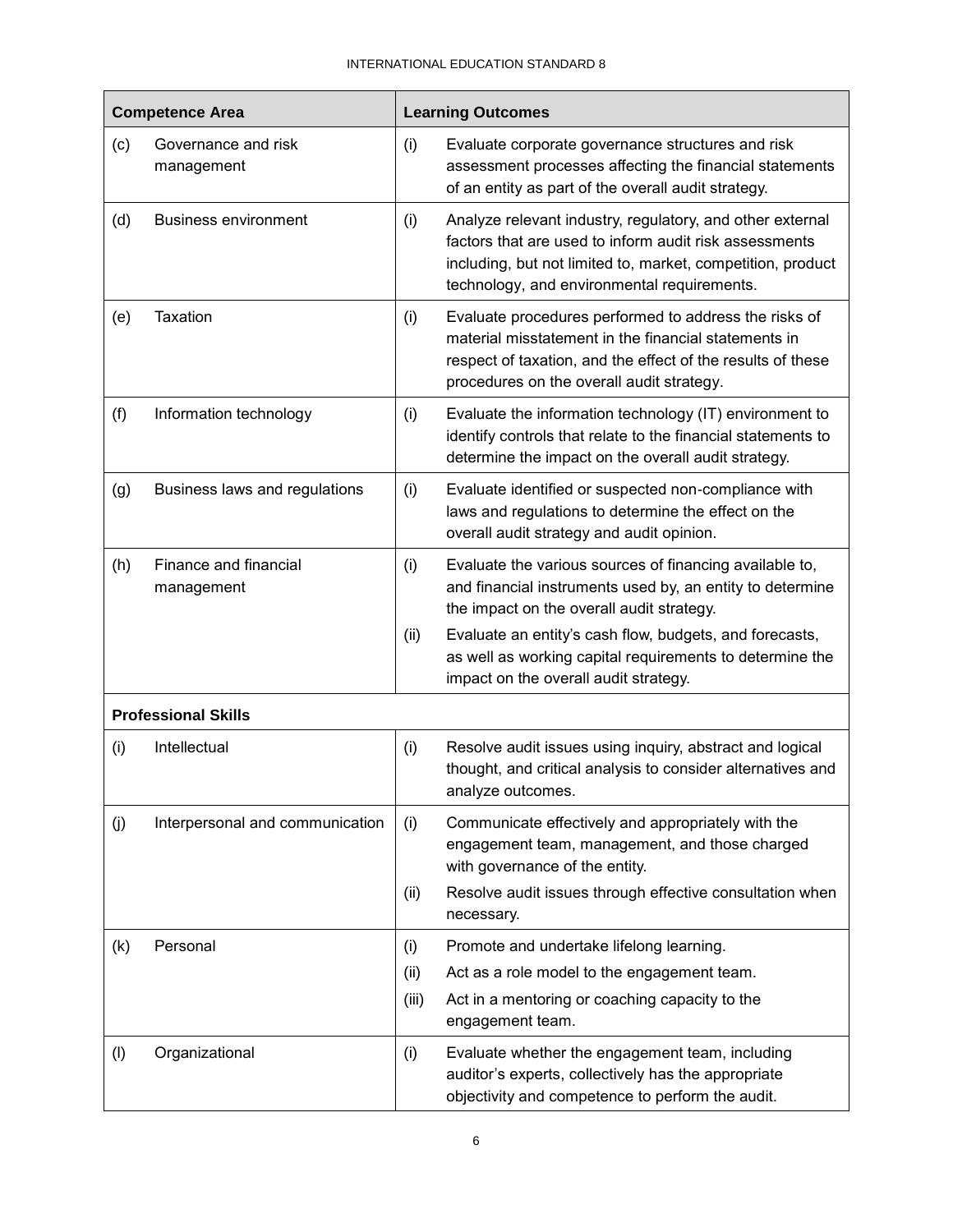| <b>Competence Area</b> |                                                      | <b>Learning Outcomes</b> |                                                                                                                                                                                                                                           |  |
|------------------------|------------------------------------------------------|--------------------------|-------------------------------------------------------------------------------------------------------------------------------------------------------------------------------------------------------------------------------------------|--|
|                        |                                                      | (ii)                     | Manage audit engagements by providing leadership and<br>project management of engagement teams.                                                                                                                                           |  |
|                        | <b>Professional Values, Ethics, and Attitudes</b>    |                          |                                                                                                                                                                                                                                           |  |
| (m)                    | Commitment to the public interest                    | (i)                      | Promote audit quality in all activities with a focus on<br>protecting the public interest.                                                                                                                                                |  |
| (n)                    | Professional skepticism and<br>professional judgment | (i)                      | Apply a skeptical mindset and professional judgment in<br>planning and performing an audit and reaching<br>conclusions on which to base an audit opinion.                                                                                 |  |
| (o)                    | <b>Ethical principles</b>                            | (i)                      | Apply the ethical principles of integrity, objectivity,<br>professional competence and due care, confidentiality,<br>and professional behavior in the context of an audit and<br>determine an appropriate resolution to ethical dilemmas. |  |
|                        |                                                      | (ii)                     | Evaluate and respond to threats to objectivity and<br>independence that can occur during an audit.                                                                                                                                        |  |
|                        |                                                      | (iii)                    | Protect the confidential information of the entity in<br>accordance with ethical responsibilities and relevant<br>legal requirements.                                                                                                     |  |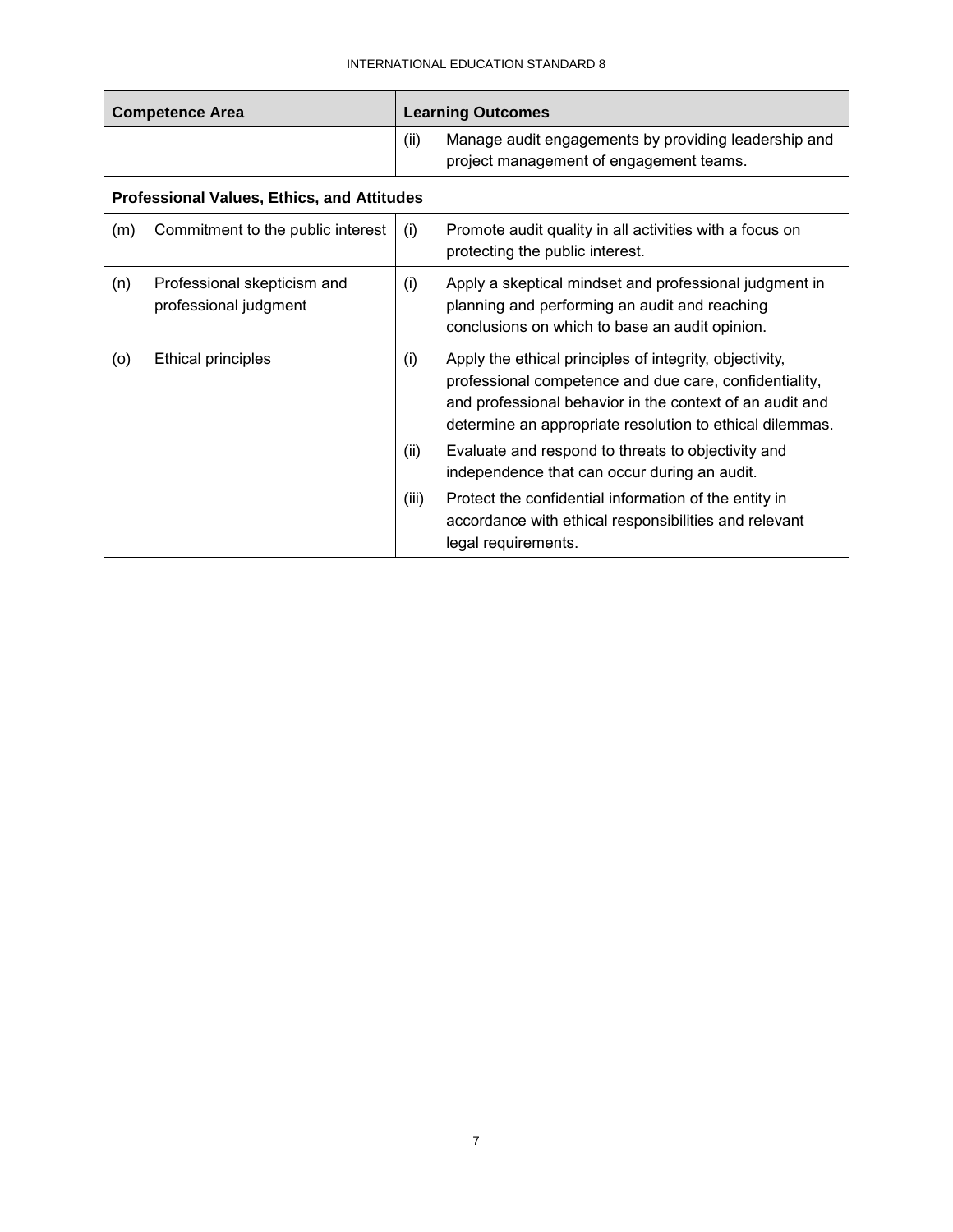# <span id="page-7-0"></span>**Explanatory Material**

### <span id="page-7-1"></span>**References to Definitions Contained within IAASB Pronouncements** (Ref: Para 5)

A1. This IES uses the following terms already defined within IAASB pronouncements<sup>3</sup>.

| <b>Defined Term</b>         | <b>Source of Term</b>                                                                                                                                                                          | <b>Definition in Use</b>                                                                                                                                                                                                                                                                                                                                                                                                                                                                                                                                                                                                                                                           |
|-----------------------------|------------------------------------------------------------------------------------------------------------------------------------------------------------------------------------------------|------------------------------------------------------------------------------------------------------------------------------------------------------------------------------------------------------------------------------------------------------------------------------------------------------------------------------------------------------------------------------------------------------------------------------------------------------------------------------------------------------------------------------------------------------------------------------------------------------------------------------------------------------------------------------------|
| Engagement<br>Partner*      | <b>ISA 220</b><br>Quality Control for an<br><b>Audit of Financial</b><br>Statements, Paragraph 7<br>(a)                                                                                        | The partner or other person in the firm who is<br>responsible for the audit engagement and its<br>performance, and for the auditor's report that is<br>issued on behalf of the firm, and who, where<br>required, has the appropriate authority from a<br>professional, legal, or regulatory body.                                                                                                                                                                                                                                                                                                                                                                                  |
| <b>Engagement Team</b>      | <b>ISA 220</b><br><b>Quality Control for an</b><br><b>Audit of Financial</b><br>Statements, Paragraph 7<br>(d)                                                                                 | All partners and staff performing the engagement,<br>and any individuals engaged by the firm or a network<br>firm who perform audit procedures on the<br>engagement. This excludes an auditor's external<br>expert engaged by the firm or a network firm. The<br>term "engagement team" also excludes individuals<br>within the client's internal audit function who provide<br>direct assistance on an audit engagement when the<br>external auditor complies with the requirements of<br>ISA 610 (Revised 2013) <sup>4</sup> .                                                                                                                                                   |
| <b>Financial Statements</b> | <b>ISA 200</b><br>Overall Objective of the<br>Independent Auditor, and<br>the Conduct of the Audit<br>in Accordance with<br><b>International Standards</b><br>on Auditing, Paragraph 13<br>(f) | A structured representation of historical financial<br>information, including related notes, intended to<br>communicate an entity's economic resources or<br>obligations at a point in time or of the changes<br>therein for a period of time in accordance with a<br>financial reporting framework. The related notes<br>ordinarily comprise a summary of significant<br>accounting policies and other explanatory<br>information. The term "financial statements"<br>ordinarily refers to a complete set of financial<br>statements as determined by the requirements of the<br>applicable financial reporting framework, but can also<br>refer to a single financial statement. |

### **Table B: IAASB definitions adopted in IES 8**

<sup>3</sup> The ISA definitions detailed above are contained within the *IAASB Handbook of International Quality Control, Auditing, Review, Other Assurance, and Related Services Pronouncements – 2014 Edition, Volume I.*

<sup>4</sup> ISA 610, *Using the Work of Internal Auditors* (Revised).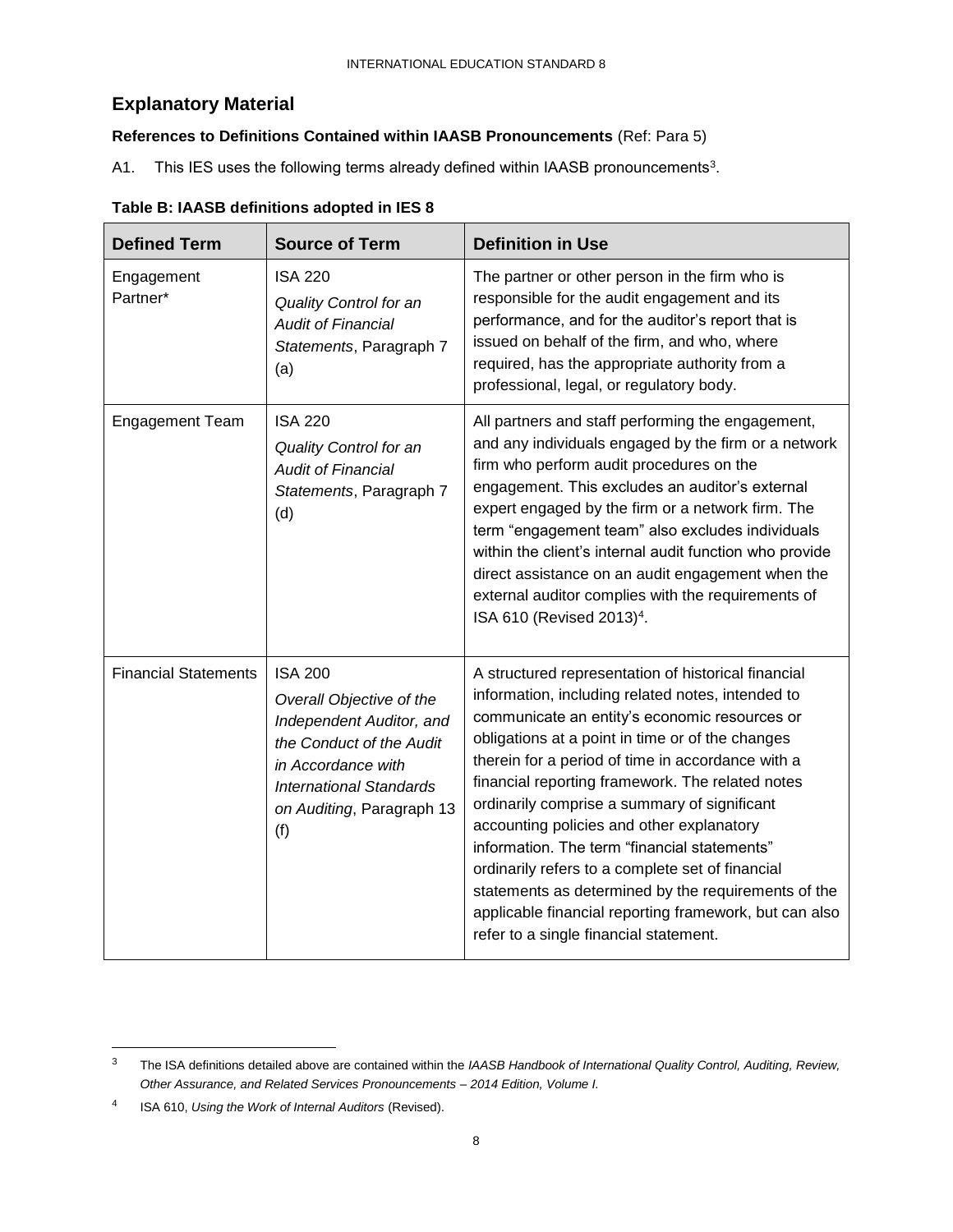| Firm*                                                                                       | <b>ISA 220</b><br>Quality Control for an<br><b>Audit of Financial</b><br>Statements, Paragraph 7<br>(e)                                                                                 | A sole practitioner, partnership or corporation or<br>other entity of professional accountants.                                                                                                                                                                                       |  |  |
|---------------------------------------------------------------------------------------------|-----------------------------------------------------------------------------------------------------------------------------------------------------------------------------------------|---------------------------------------------------------------------------------------------------------------------------------------------------------------------------------------------------------------------------------------------------------------------------------------|--|--|
| Professional<br>Judgment                                                                    | <b>ISA 200</b><br>Overall Objective of the<br>Independent Auditor, and<br>the Conduct of the Audit<br>in Accordance with<br>International Standards<br>on Auditing, Paragraph 13<br>(k) | The application of relevant training, knowledge and<br>experience, within the context provided by auditing,<br>accounting and ethical standards, in making<br>informed decisions about the courses of action that<br>are appropriate in the circumstances of the audit<br>engagement. |  |  |
| Professional<br>Skepticism                                                                  | <b>ISA 200</b><br>Overall Objective of the<br>Independent Auditor, and<br>the Conduct of the Audit<br>in Accordance with<br>International Standards<br>on Auditing, Paragraph 13<br>(1) | An attitude that includes a questioning mind, being<br>alert to conditions which may indicate possible<br>misstatement due to error or fraud, and a critical<br>assessment of audit evidence.                                                                                         |  |  |
| * "Partner" and "firm"'should be read as also referring to their public sector equivalents. |                                                                                                                                                                                         |                                                                                                                                                                                                                                                                                       |  |  |

### <span id="page-8-0"></span>**Scope of this Standard (Ref: Para 1 – 5)**

- A2. There are many different ways to describe and categorize professional competence. Within the IESs, professional competence is the ability to perform a role to a defined standard. Professional competence goes beyond knowledge of principles, standards, concepts, facts, and procedures; it is the integration and application of (a) technical competence, (b) professional skills, and (c) professional values, ethics, and attitudes.
- A3. CPD is a continuation of Initial Professional Development (IPD). IPD is the learning and development through which individuals first develop competence leading to performing the role of a professional accountant. CPD is learning and development that takes place after IPD, and that develops and maintains professional competence to enable professional accountants to continue to perform their roles. CPD provides continuous development of the (a) technical competence, (b) professional skills, and (c) professional values, ethics, and attitudes achieved during IPD, refined appropriately for the professional activities and responsibilities of the professional accountant.
- A4. As outlined in IES 7<sup>5</sup>, CPD includes practical experience. As the career of an Engagement Partner progresses, practical experience becomes increasingly important in developing and maintaining the necessary depth and breadth of professional competence. Practical experience may be evidenced by annual self-declarations, records of chargeable time, and the results of qualitative monitoring

<sup>5</sup> See IES 7, *Continuing Professional Development*, Para 5.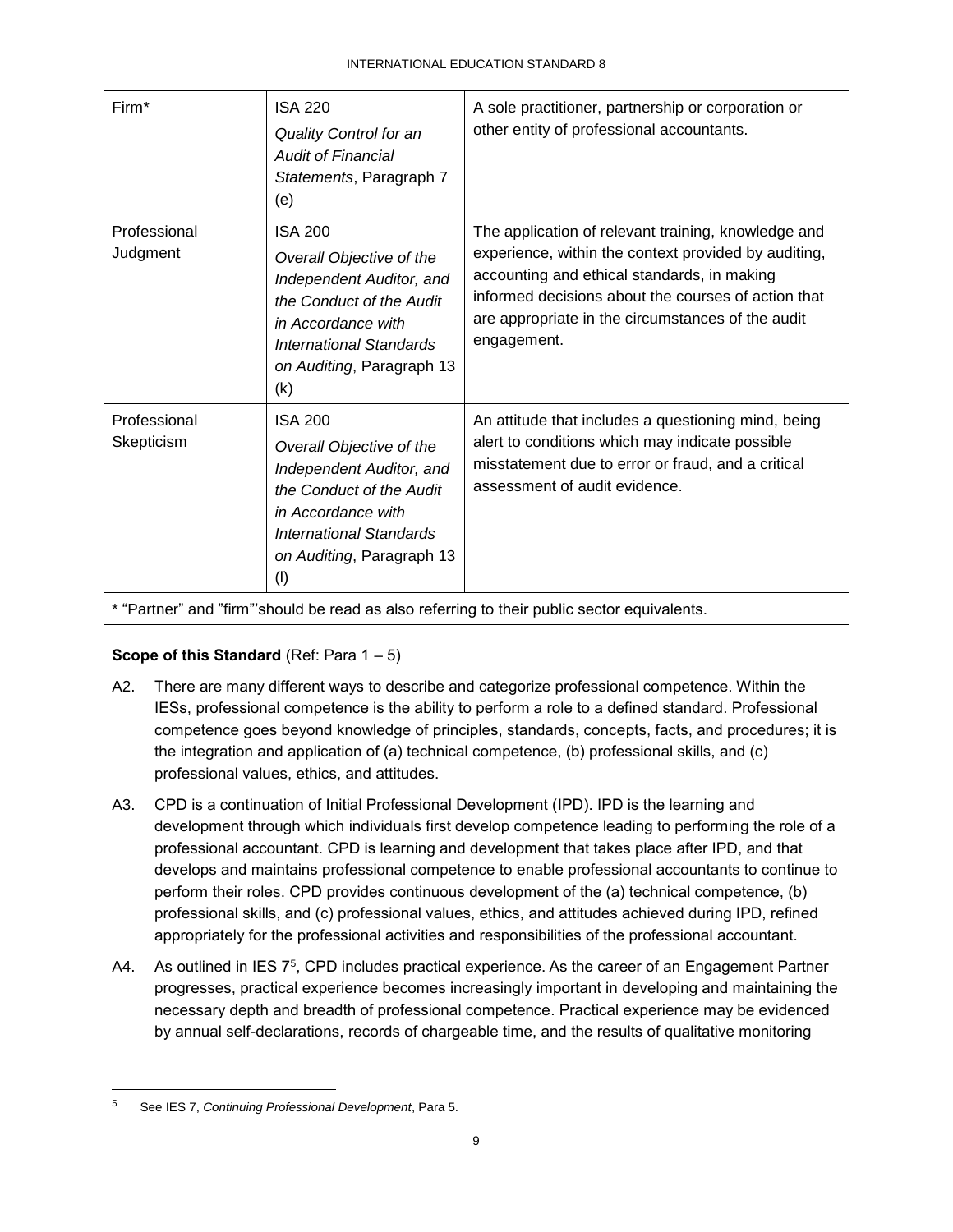activities such as performance reviews, engagement quality assurance reviews and regulatory inspections.

- A5. In addition to professional competence and practical experience, other factors outside the scope of this IES determine whether a professional accountant has, where required, the appropriate authority from a professional, legal, or regulatory body to perform the role of Engagement Partner.
- A6. In many jurisdictions, legislation, regulation, or a regulator (referred to collectively as a "licensing regime") sets or enforces the requirements as to who may perform the role of an Engagement Partner. Licensing regimes vary widely in their requirements. Where licensing is not within the authority of the IFAC member body, IFAC member bodies shall use their best endeavors as described in SMO 2 - *International Education Standards for Professional Accountants and Other*  Pronouncements Issued by the IAESB<sup>6</sup> to influence the licensing regime so that the IFAC member body can meet the professional competence requirements set out in this IES.
- A7. A firm, which by definition includes sole practitioners, determines who can issue an audit opinion as a legal representative of that firm. Most firms operate in a partnership structure, and the partners in the partnership decide who in that firm can perform the role of Engagement Partner.

#### *Stakeholders That Impact the Professional Competence of Engagement Partners*

A8. Figure 1 illustrates stakeholders that impact the professional competence of Engagement Partners. Relationships between stakeholders can be dependent on the jurisdiction or as a consequence of requirements contained in IAASB and IAESB pronouncements and obligations contained in IFAC pronouncements.

<sup>6</sup> Statement of Membership Obligation 2 – *International Education Standards for Professional Accountants and Other Pronouncements Issued by the IAESB* sets out the requirements of an IFAC member body with respect to international standards and other pronouncements issued by the IAESB. The SMO specifically addresses (Para 9) the situation where an IFAC member body has no or shared responsibility for adopting and implementing professional accountancy education standards and guidance.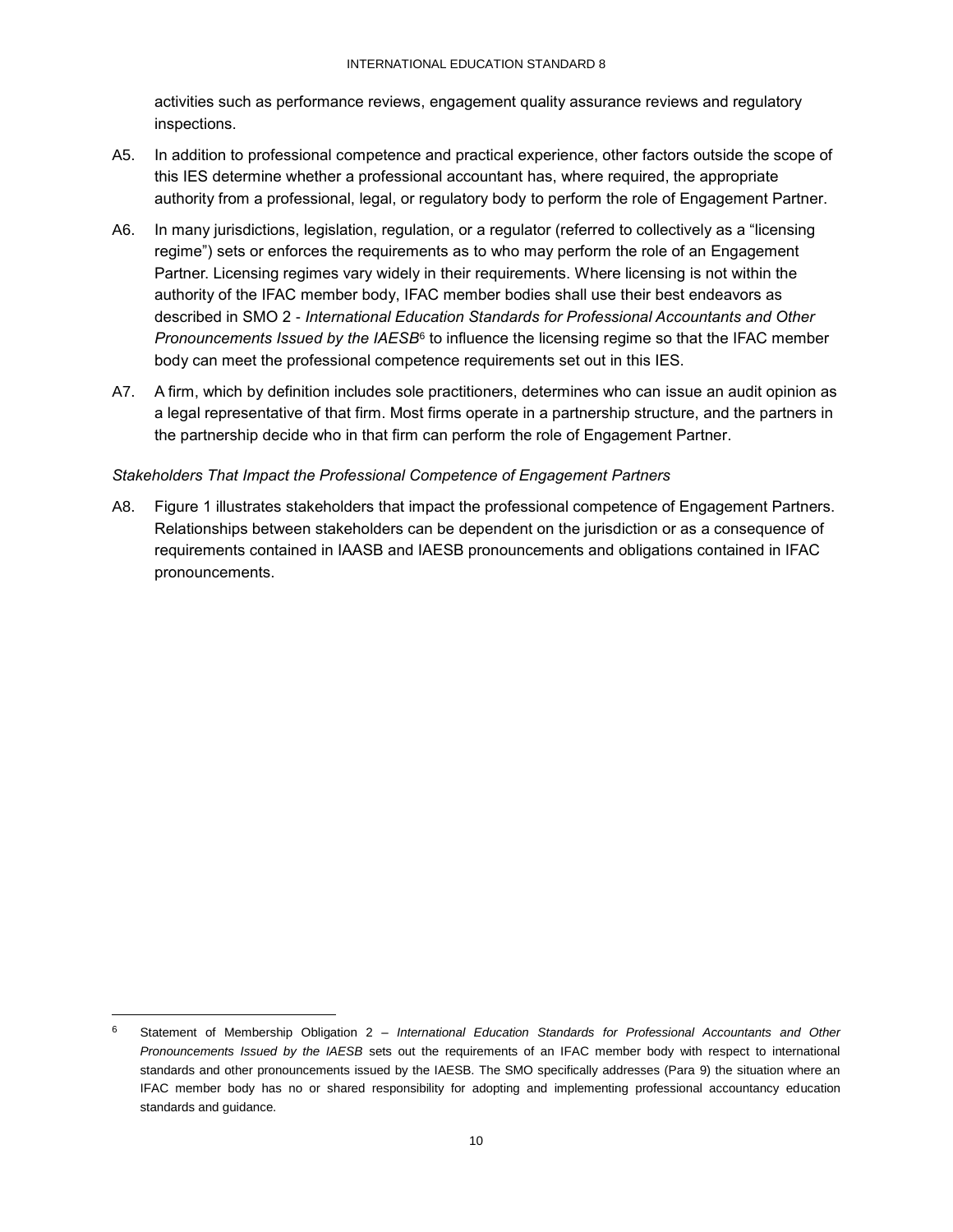



- A9. In accordance with IES 7<sup>7</sup>, IFAC member bodies require all professional accountants to undertake CPD to contribute to the development and maintenance of professional competence that is appropriate to their work and professional responsibilities.
- A10. IES 7<sup>8</sup> also requires IFAC member bodies to establish a systematic process to monitor whether professional accountants meet the IFAC member body's CPD requirements.
- A11. ISA 220<sup>9</sup> addresses the responsibilities of the Engagement Partner with respect to whether the engagement team and any auditor's experts who are not part of the team, collectively have the

<sup>7</sup> See IES 7, *Continuing Professional Development*, Para 12.

<sup>8</sup> See IES 7, *Continuing Professional Development*, Para 17.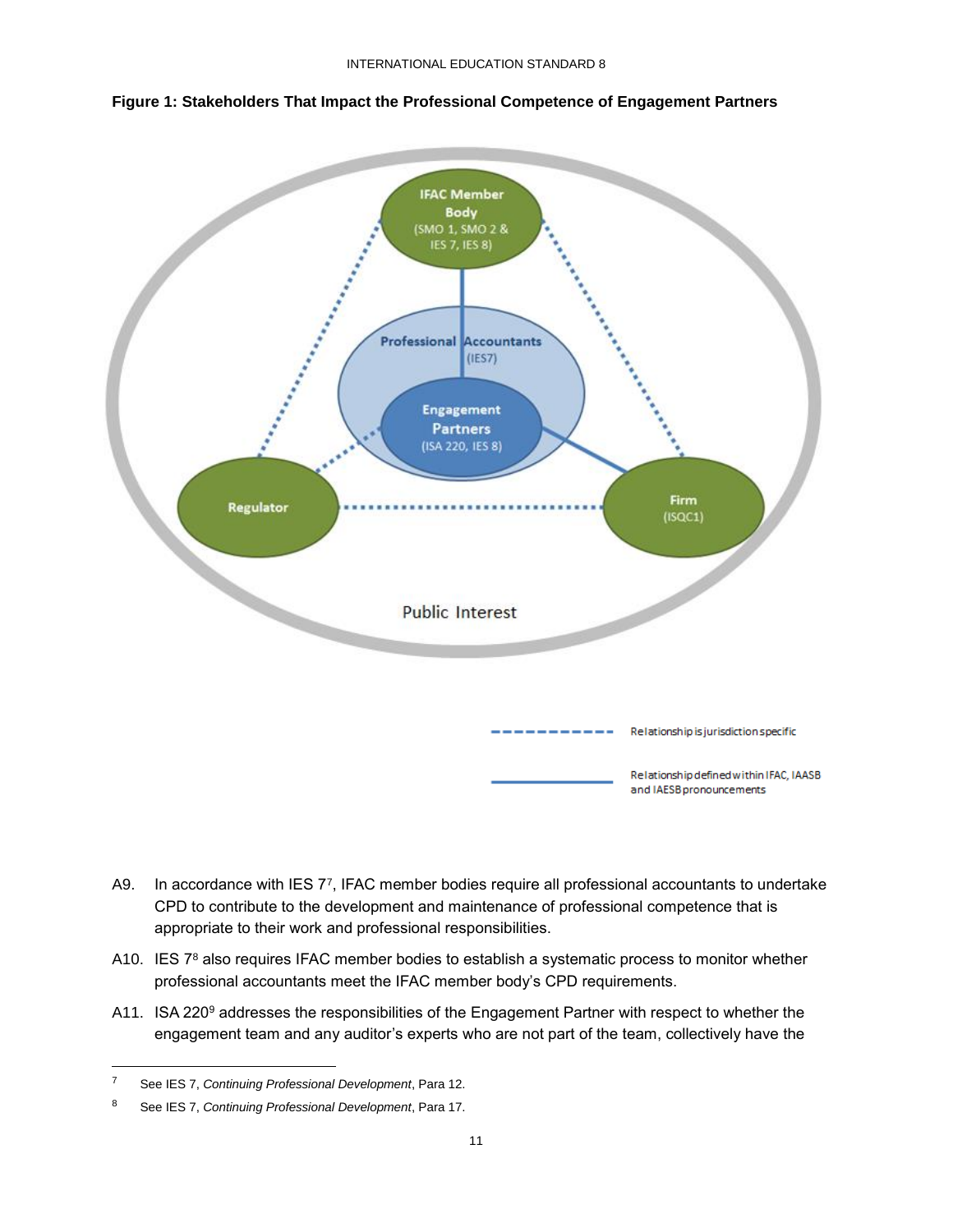appropriate competence and capabilities. Unless information provided by the firm or other parties suggest otherwise, ISA 220<sup>10</sup> indicates that the engagement team may rely on the firm's system of quality control in relation to the competence of personnel through their recruitment and formal training.

- A12. ISQC 1<sup>11</sup> requires the firm to establish policies and procedures designed to provide reasonable assurance that the firm has sufficient personnel with the competence, capabilities and commitment to ethical principles necessary to (a) perform engagements in accordance with professional standards and applicable legal and regulatory frameworks, and (b) enable the firm or Engagement Partners to issue reports that are appropriate in the circumstances.
- A13. In many jurisdictions, regulators may have an oversight role in relation to IFAC member bodies, firms, and Engagement Partners.
- A14. By complying with the requirements of this IES and fulfilling their obligations under SMO 1<sup>12</sup> and SMO 2<sup>13</sup>, IFAC member bodies assist firms in complying with the requirements of ISQC 1 and assist Engagement Partners in complying with the requirements of ISA 220. Collectively these pronouncements promote clarity and consistency with respect to the professional competence required of the Engagement Partner and the engagement team, which serves to protect the public interest.

#### *Progressive Nature of Professional Competence*

A15. Only those professional accountants who develop and maintain the professional competence that is demonstrated by the learning outcomes listed in Table A will be able to deal with the complex situations that Engagement Partners may face during their careers. A professional accountant aspiring to be an Engagement Partner will usually serve for several years on engagement teams, and may progress through supervisory and managerial roles under the supervision of an Engagement Partner. This progression through increasing levels of responsibility is a common path through which a professional accountant may prepare to assume the role of an Engagement Partner. Those serving as an Engagement Partner develop and maintain their professional competence through leading or serving on audit engagements, and through other professional development as part of their CPD.

<sup>9</sup> See ISA 220, *Quality Control for an Audit of Financial Statements*, Para 14.

<sup>10</sup> See ISA 220, *Quality Control for an Audit of Financial Statements*, Para A2.

<sup>11</sup> See ISQC 1, *Quality Control for Firms that Perform Audits and Reviews of Financial Statements, and Other Assurance and Related Services Engagements,* Para 29.

<sup>12</sup> Statement of Membership Obligation 1 – *Quality Assurance* sets out the requirements of an IFAC member body with respect to quality assurance review systems for its members who perform audits, review and other assurance and related services engagements of financial statements. The SMO specifically addresses the situation where an IFAC member body has no or shared responsibility for setting the rules and operating the quality assurance review system.

<sup>13</sup> Statement of Membership Obligation 2 – *International Education Standards for Professional Accountants and Other Pronouncements Issued by the IAESB* sets out the requirements of an IFAC member body with respect to international education standards and other pronouncements issued by the IAESB. The SMO specifically addresses the situation where an IFAC member body has no or shared responsibility for adopting and implementing professional accountancy education standards and guidance.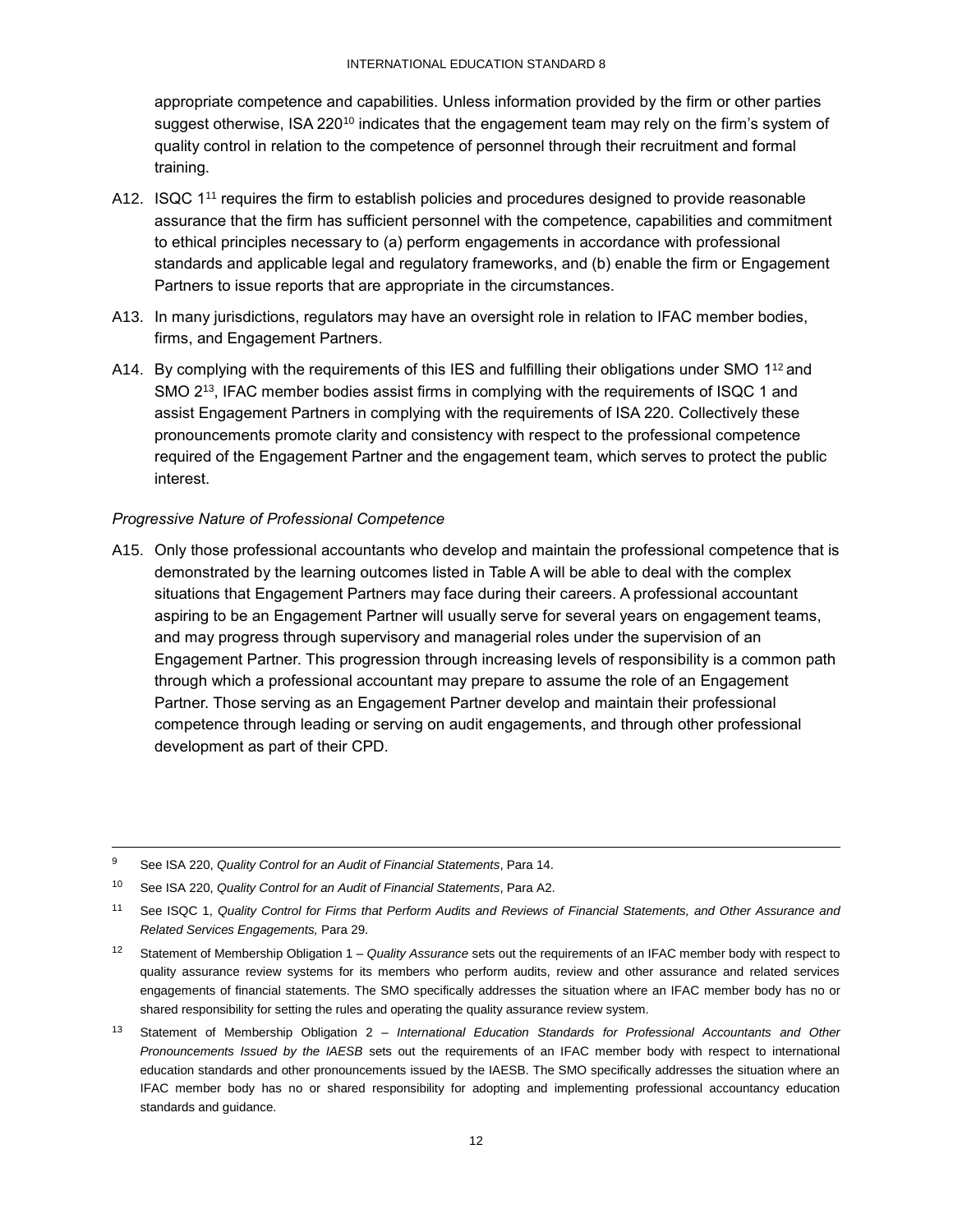#### *Audit of Financial Statements and Other Assurance Engagements*

A16. This IES is applicable to Engagement Partners responsible for the audits of financial statements. The professional competence that is demonstrated by the learning outcomes in Table A may also be helpful when performing audits of other historical financial information in compliance with the ISAs or other types of assurance and related services. Similarly, much of the professional competence required for an audit of financial statements may be relevant to those Engagement Partners responsible for assurance engagements relating to non-financial statement information, such as environmental or social measures.

#### <span id="page-12-0"></span>**Objective** (Ref: Para 7)

- A17. Establishing the professional competence that professional accountants develop and maintain in performing the role of Engagement Partner serves several purposes. It protects the public interest; contributes to audit quality; enhances the work of Engagement Partners; and promotes the credibility of the audit profession.
- A18. While a premise of this IES is that Engagement Partners have already developed the professional competence to assume that role, Engagement Partners operate in an environment of significant change. Pressure for change can come from many sources, including, but not limited to (a) increased regulation, (b) developments in financial and non-financial reporting, (c) emerging technologies, (d) increasing use of business analytics, and (e) business complexity. Change requires Engagement Partners to maintain and further develop professional competence throughout their careers.

#### <span id="page-12-1"></span>**Requirements** (Ref: Para 8 – 9)

- A19. Table A identifies the competence areas and related learning outcomes for technical competence, professional skills, and professional values, ethics, and attitudes. A competence area is a category for which a set of related learning outcomes can be specified.
- A20. Learning outcomes establish the content and depth of knowledge, understanding, and application required for each specified competence area. The achievement of learning outcomes is an output based approach to measuring CPD. IES 7 provides further guidance in respect of the measurement of CPD.
- A21. This IES builds on the learning outcomes that describe the professional competence required by aspiring professional accountants by the end of IPD as outlined in IESs 2, 3, and 4<sup>14</sup>.
- A22. Other factors in addition to the learning outcomes in Table A may affect the nature, timing, and extent of planned CPD. These factors may include, but are not limited to, (a) an Engagement Partner's portfolio of audited entities, (b) the extent of any changes in auditing and financial reporting standards, and (c) the impact of any changes in the content of other competence areas noted in Table A.

<sup>14</sup> IES 2, Initial Professional Development *–* Technical Competence;

IES 3, Initial Professional Development *–* Professional Skills; and

IES 4, Initial Professional Development *–* Professional Values, Ethics, and Attitudes.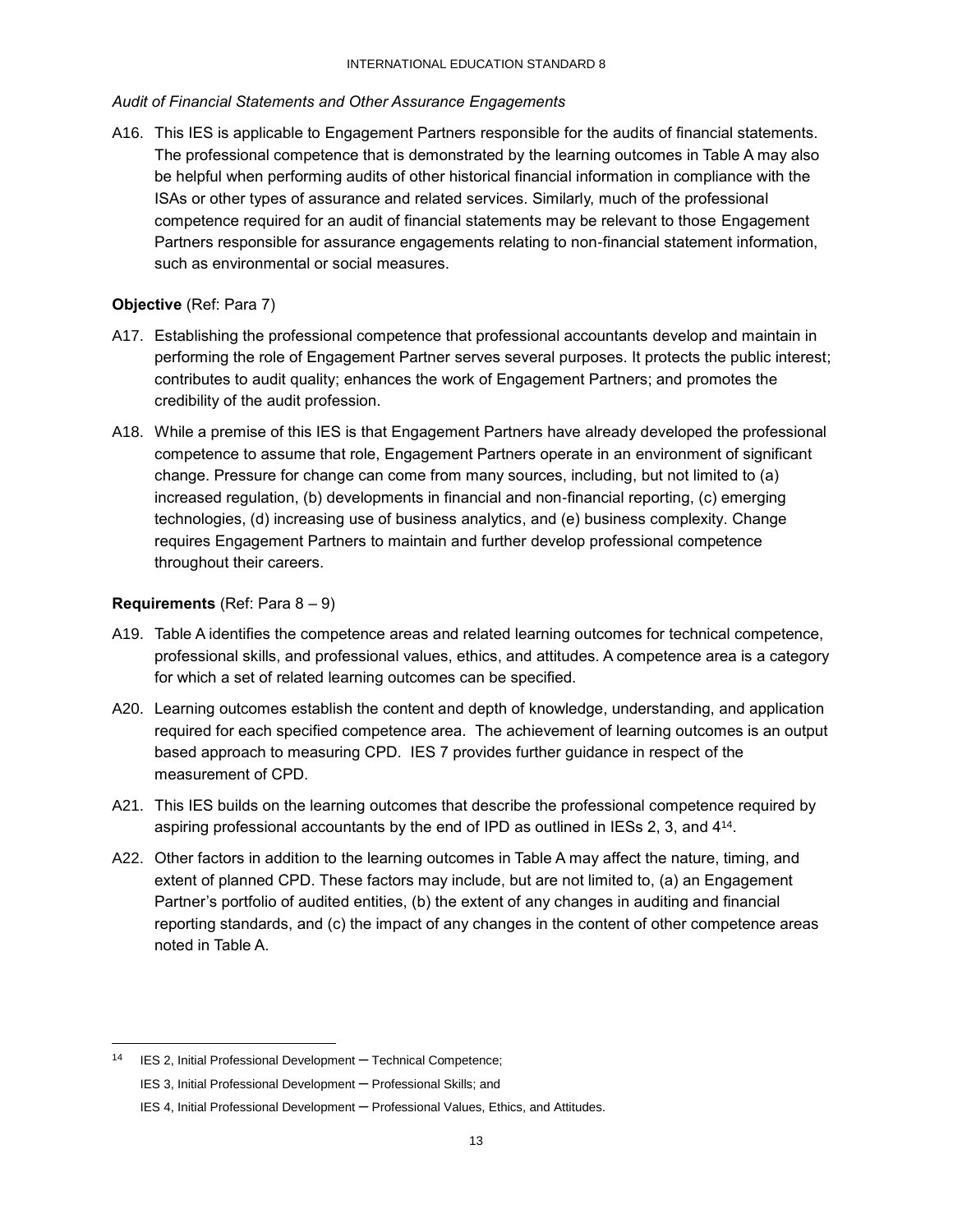- A23. Irrespective of the size or nature of the entity and the firm of the Engagement Partner providing the audit, a premise of this IES is that Engagement Partners continue to undertake CPD appropriate to the complexity of the audits for which they serve as Engagement Partners.
- A24. IFAC member bodies may include additional competence areas or require Engagement Partners to achieve additional learning outcomes that are not specified in this IES. This may occur, for example, when an Engagement Partner audits specialized industries or transactions.

#### *Sole Practitioners and Small or Medium Practices*

A25. By focusing on one specific role rather than an engagement team or firm structure, this IES recognizes the wide range of situations in which the Engagement Partner operates, including as a sole practitioner or within a small or medium practice<sup>15</sup>. In these situations, the Engagement Partner may be operating without the support of an engagement team, including those engagement team members with specialist skills. As a consequence, the Engagement Partner may have direct involvement in the completion of a wider range of audit activities than would otherwise be the case.

#### *Audit – Learning Outcomes*

- A26. Leading the identification and assessment of risks of material misstatements includes consideration of:
	- the risks identified by engagement acceptance and continuance procedures;
	- an entity's ability to continue as a going concern; and
	- the risks of material misstatement due to fraud and error.
- A27. Evaluating the response to the risks of material misstatements includes the process of approving or establishing an appropriate overall audit strategy.
- A28. Evaluating whether the audit was performed in accordance with applicable auditing standards (e.g., ISAs), and with relevant laws and regulations, includes:
	- evaluation of the sufficiency and appropriateness of audit evidence obtained and of the related documentation;
	- consideration of significant deficiencies in internal control and in other matters to be communicated to those charged with governance; and
	- consideration of bias in management's estimates and other areas of judgment.

#### *Organizational – Learning Outcomes*

l

A29. Examples of areas where an auditor's expert may be used on an audit include, but are not limited to, taxation, IT, legal, forensic accounting, valuations, actuarial services, and pensions.

#### *Professional Skepticism and Professional Judgment – Learning Outcomes*

A30. A key aspect of any audit is evaluating whether sufficient and appropriate audit evidence has been obtained to support the conclusions on which the auditor's opinion is based. Professional

<sup>15</sup> IFAC's Small and Medium Practices Committee factsheet defines SMPs as '…practices that exhibit the following characteristics: its clients are mostly small- and medium-sized entities (SMEs); it uses external sources to supplement limited in-house technical resources; and it employs a limited number of professional staff.'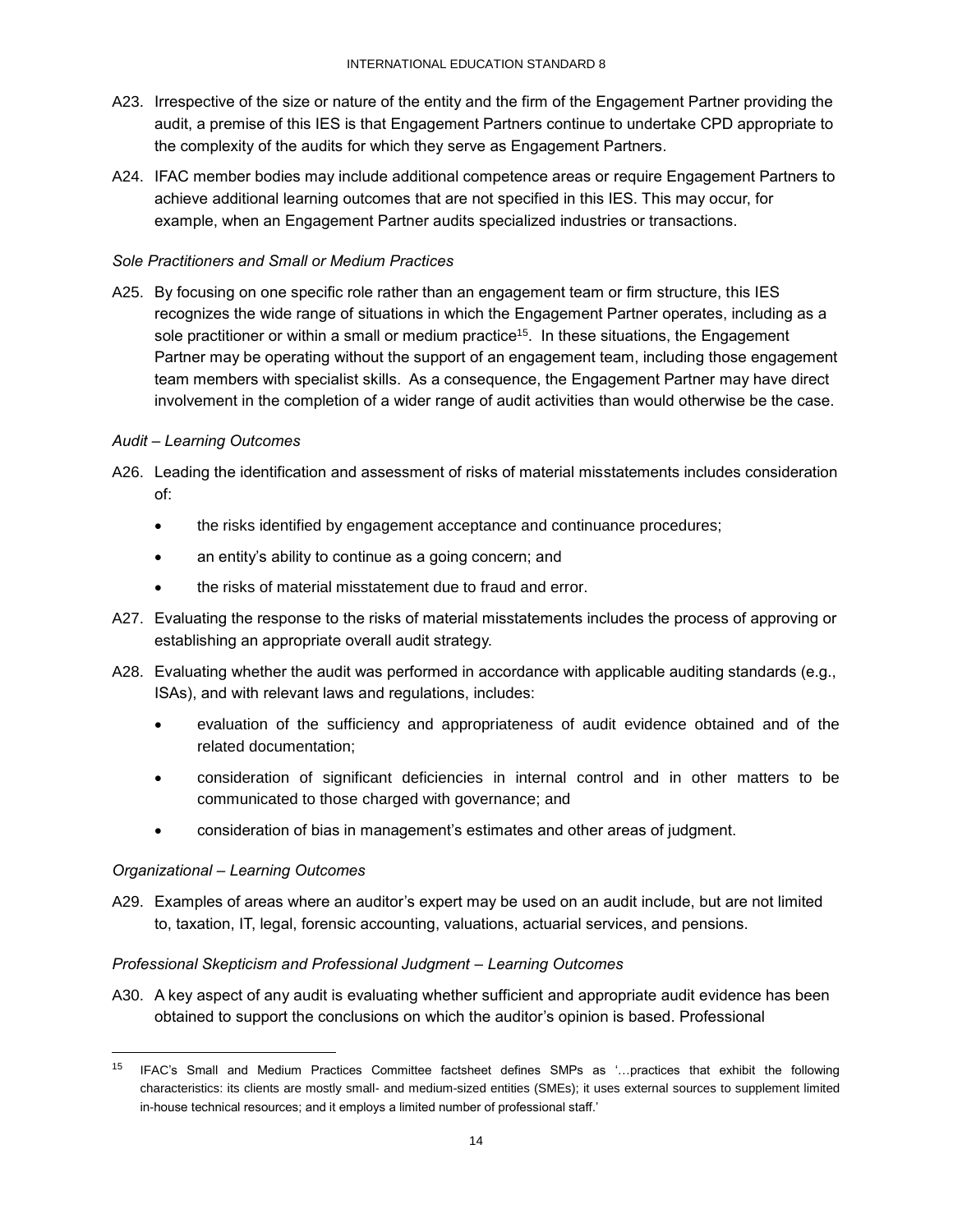#### INTERNATIONAL EDUCATION STANDARD 8

skepticism involves the application of a questioning mindset for the critical assessment of audit evidence. The ISAs also require Engagement Partners and their teams to exercise professional judgment in planning and performing an audit of financial statements. Professional judgment is exercised, for example, when challenging management assertions and assumptions contained within the financial statements, and when considering whether accounting standards are appropriately applied by an entity and determining an appropriate overall audit strategy.

A31. Effective CPD in the areas of professional skepticism and professional judgment requires a blend of learning methods in which mentoring, reflection, and practical experience within the context of a work environment often play a key role.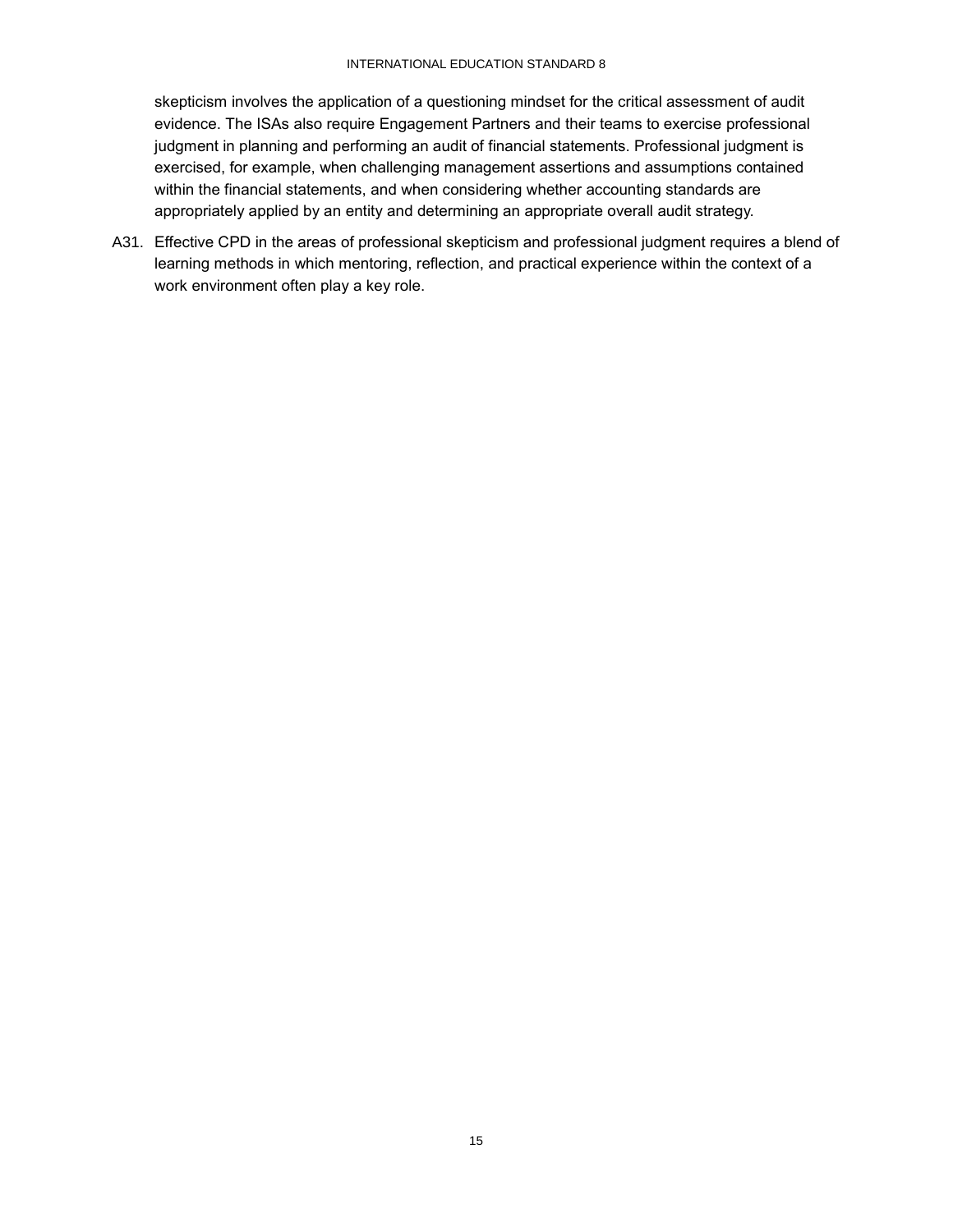<span id="page-15-0"></span>International Education Standards™, Exposure Drafts, Consultation Papers, and other IAESB™ publications are published by, and copyright of, IFAC®.

The IAESB and IFAC do not accept responsibility for loss caused to any person who acts or refrains from acting in reliance on the material in this publication, whether such loss is caused by negligence or otherwise.

The IAESB logo, 'International Accounting Education Standards Board™, 'IAESB', 'International Education Standards', 'IES™', the IFAC logo, 'International Federation of Accountants®', and 'IFAC' are trademarks or registered trademarks and service marks of IFAC.

Copyright © December 2014 by the International Federation of Accountants (IFAC). All rights reserved. Written permission from IFAC is required to reproduce, store or transmit, or to make other similar uses of, this document, except as permitted by law. Contact [permissions@ifac.org.](mailto:permissions@ifac.org)

ISBN: 978-1-60815-196-7



Published by: